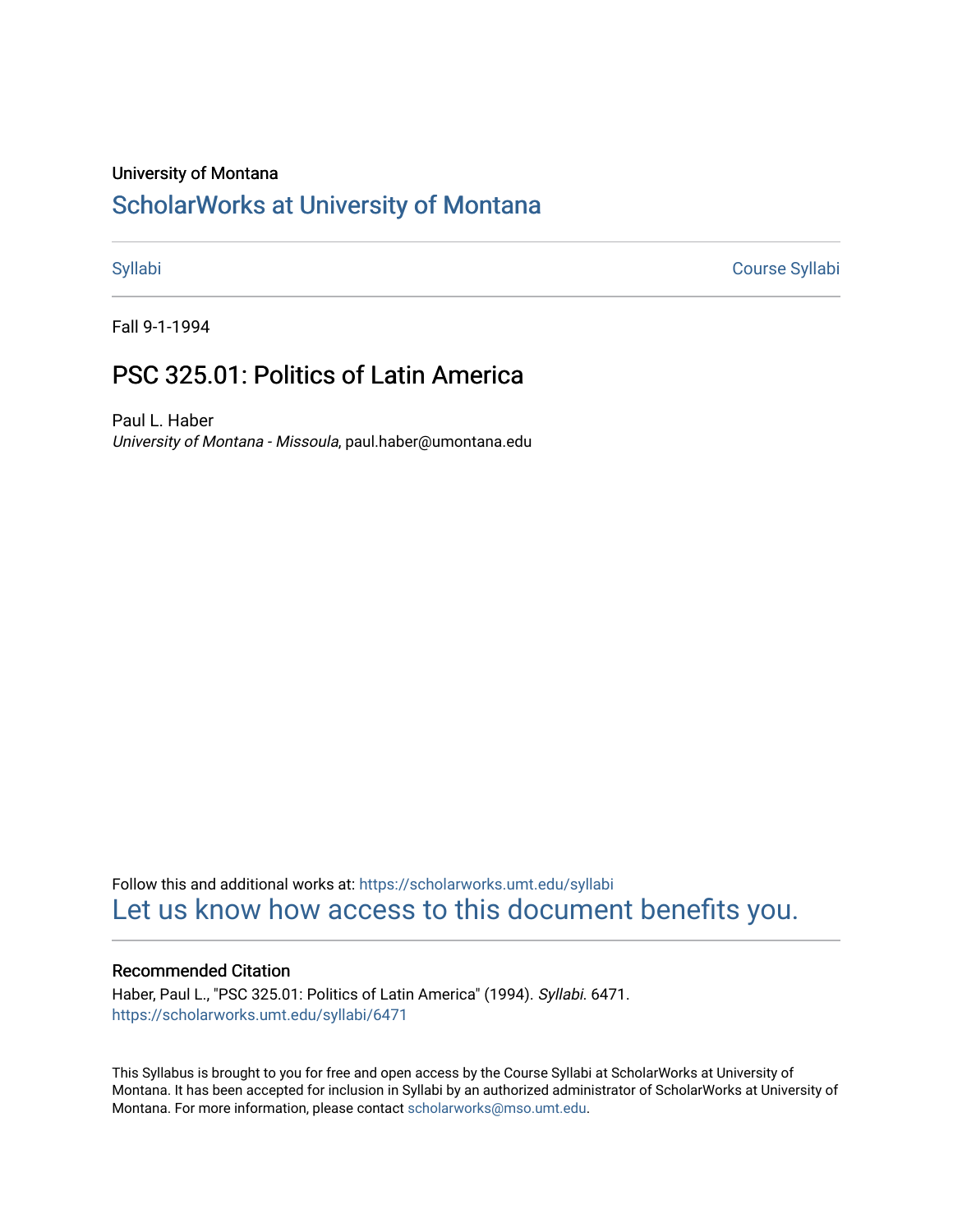# POLITICS OF LATIN AMERICA

Instructor: Professor Paul Haber University of Montana Political Science Department, course #325 Fall 1994 Meets: TR 3:40 - 5:00 in LA 337

Books available for purchase in UC Bookstore:

1. Thomas Skidmore and Peter Smith, Modern Latin America Oxford University Press, THIRD EDITION, 1992.

2. Mark Rosenberg, A. Douglas Kincaid and Kathleen Logan, eds., Americas: An Anthology. Oxford University Press, 1992.

3. Stepan, Alfred, ed., Americas: New Interpretive Essays. Oxford University Press, 1992.

4. Orr, Bernadette and Bárbara Cruz, Americas: Study Guide. Oxford University Press, 1993.

The volumes by Skidmore/Smith, Rosenberg et al and Stepan are required readings. The Study Guide, while not required reading, can be quite useful to students. Additional readings listed below are on two hour reserve at the Mansfield Library.

This is an introductory course to Latin American politics. No assumptions are made regarding students' familiarity with Latin American history, the history of U.S.-Latin American relations, or current issues and problems in the region. It does, however, assume a willingness to work hard to understand the histories of several Latin American countries, and a host of contemporary issues. Students are expected not only to read carefully all required readings, but to also come to class prepared to discuss it.

Your grade will be based primarily on three exams. The final exam, which is a take-home, essay exam, will count for 50% of the grade if it is helps the student's overall grade (if it does not, all three exams will be weighted evenly). Graduate students are required to undertake an additional project {see me). In addition, students will have an opportunity to raise their grade through active participation in class discussion or lower their grade by high absenteeism and/or coming regularly unprepared to class.

It may well be necessary, from time to time, to rearrange assignments or alter the schedule. Any changes in scheduling will be announced in class. you miss class, you are responsible for checking with another student for lecture notes and any announcements that may have been made regarding scheduling or assignments.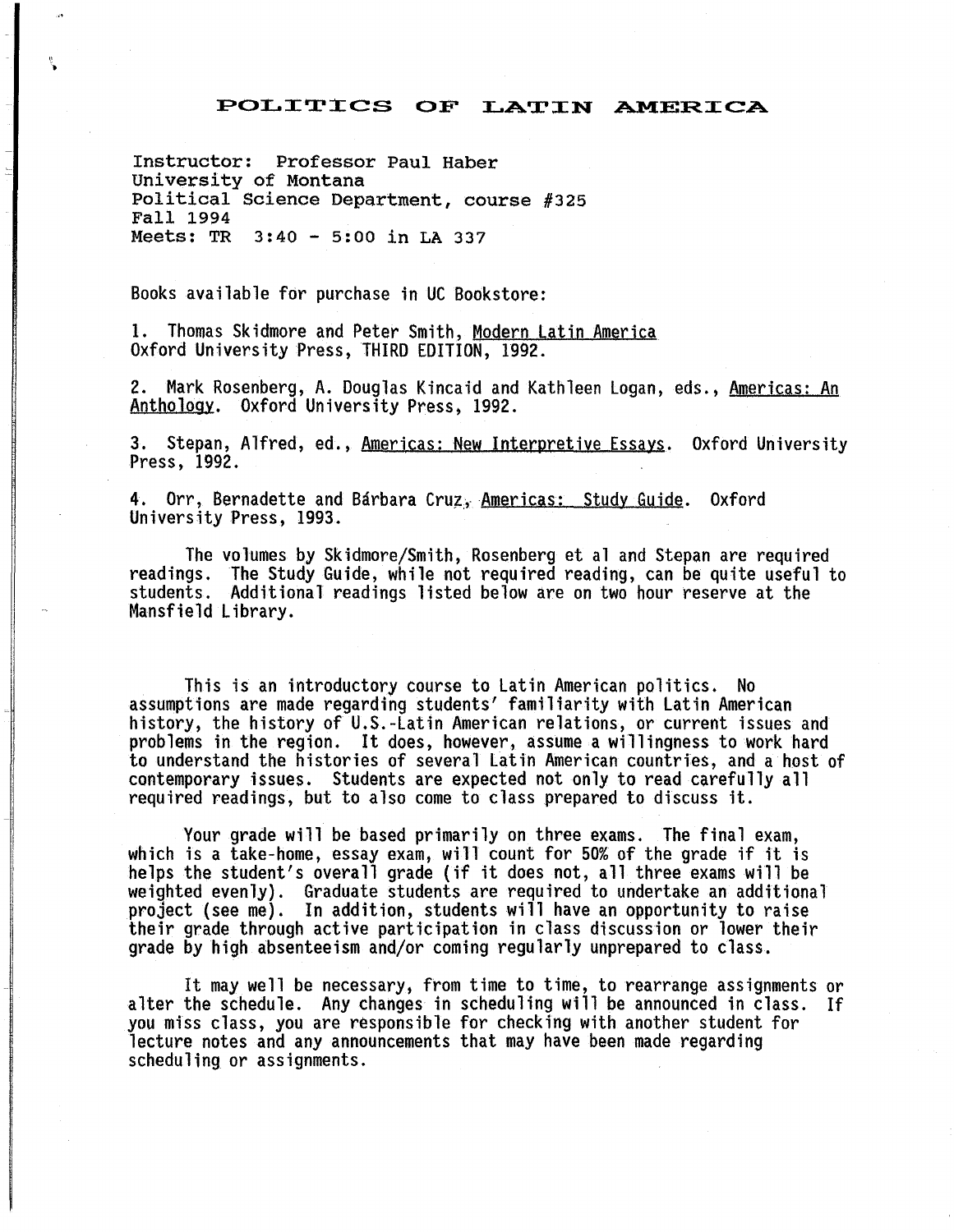### UNIT I: Introduction and Overview

Unit 1 familiarizes us with the physical geography and demographic characteristics of the region and introduces the four primary themes of the course: 1) Latin America and the Caribbean have a distinct historical relationship to the rest of the world; 2) this external relationship in combination with domestic policy decisions has created significant internal tensions and instability; 3) although the region's history is replete with serious problems of political exclusion, economic deprivation, and social inequality, these conditions have not been accepted with resignation but have been met by innovative resistance and a search for new social, economic, political, cultural, and religious forms, resulting in innovations emphasizing the participation of formerly disenfranchised social groups; 4) innovations created in Latin America and the Caribbean have in turn altered the region's relationship to the global order. Unit 1 also introduces the student to two major interpretive theories of political and economic development in the Americas, modernization theory and dependency theory.

Modern Latin America, pp. 3-13 for August 30 Anthology, pp. 3-16 for August 30 Stepan, pp. 3-10 for August 30

UNIT 2: legacies of Empire: From Conquest to Independence

Unit 2 summarizes the key features of the colonial experience, the wars of independence and the early process of nation building in Latin America and the Caribbean.

Modern Latin America, pp. 14-42 for September 1 Anthology, pp. 17-47 for September 6

# UNIT 3: The Garden of Forking Paths: Dilenmas of National Development

Unit 3 traces the transition from the immediate postcolonial period to the challenges of economic and political development in the late nineteenth and early- to mid-twentieth centuries. The unit uses the example of Argentina to illustrate the policy choices facing political leaders in the Americas, their decisions, and the consequences of those actions. Students will be Substitution Industrialization and international economic concepts such as foreign exchange, balance of payments, and trade surplus/deficit. We will watch the unit video on September 13.

Modern Latin America, pp. 43-56 and 68-111 for September 8 Anthology, pp. 48-71 for September 13 Essays, chapter 2 by Smith for September 15

EXAM #1 IS ON SEPTEMBER 20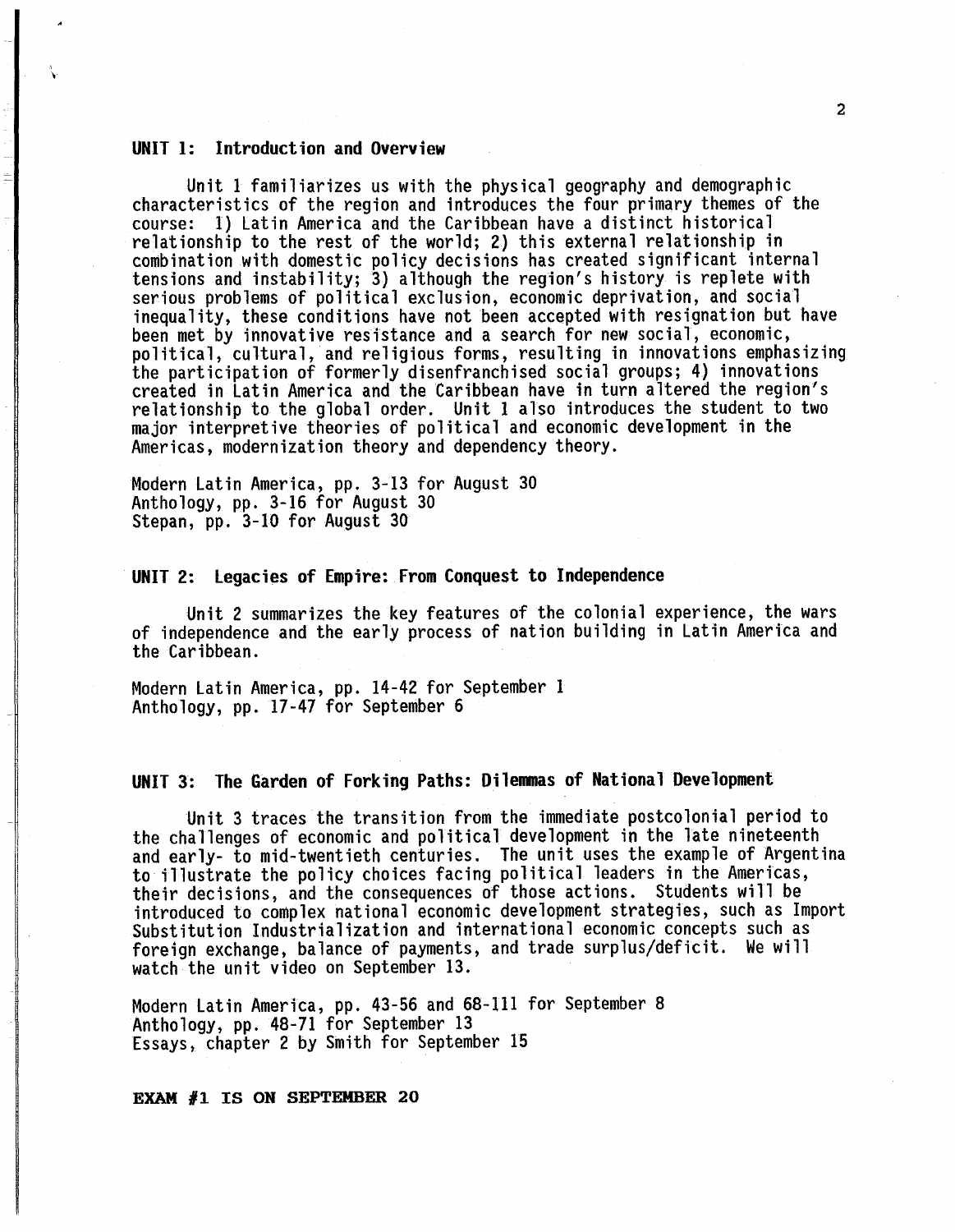#### UNIT 4: Capital Sins: Authoritarianism and Democratization

Unit 4 examines key economic and political experiences shared by several major Latin American countries over the last 30 years: the Alliance for Progress, the rise of military regimes, the push for rapid economic development, the crippling debt crisis, and the eventual return of democratic government. There is also a special focus on the history of Brazil. We will watch the unit video on September 22.

Modern Latin America, pp. 56-62, 66-67 and 144-84 September 22 Anthology, pp. 72-103 for September 27

Tony Smith, "The Alliance for Progress: The 1960s" in Abraham Lowenthal, *Exporting Democracy: The United States and Latin America.* Baltimore: Johns Hopkins University Press, 1991, pp. 71-89, (on reserve) for September 27

Optional reading: chapter 3 by Fishlow

i •

#### UNIT 5: Continent on the Move: Migration and Urbanization

Unit 5 explores the causes and effects of migration, with a focus on Mexican migration within Mexico, to the U.S-Mexican border and into the United States. There is also a special focus on the history of Mexico. We will watch the unit video on October 4.

Modern Latin America, pp. 221-53 for September 29 Anthology, pp. 104-36 for October 4 Essays, chapter 11 by Fernández Kelly and Portes for October 6

# UNIT 6: Mirrors of the Heart: Color, Class, and Identity

Unit 6 examines the complex issue of racial and ethnic identity in Latin America, and how these factors interact with gender, class, occupation, and generational factors. It also considers the impact on identity of urbanization, industrialization, the international media, and modern consumer culture in contemporary Latin America. We will watch the unit video on October 11.

Modern Latin America, pp. 185-87, 290-97, 308-11, and 403-4 for October 11 Anthology, pp. 137-172 for October 11 Essays, chapter 9 by Warren for October 13

Optional reading: chapter 10 by Maingot

EXAM #2 IS ON OCTOBER 18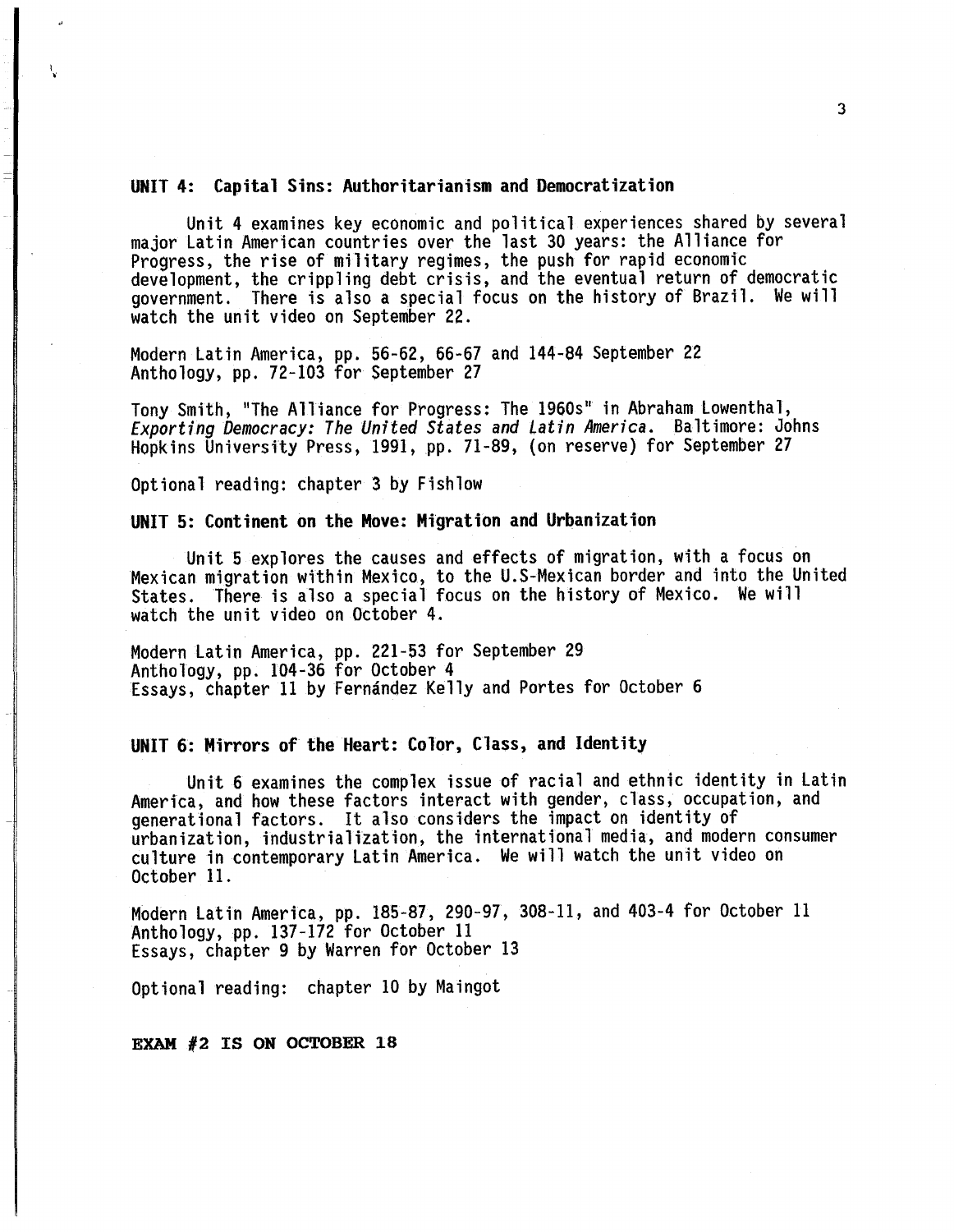### UNIT 7: In Women's Hands: The Changing Roles of Women

 $\overline{\mathcal{N}}$ 

Unit 7 focuses on major changes in the roles of women in the Americas during the past 40 years. There is also a special focus on the history of Chile. We will watch the unit video on October 25

Modern Latin America, pp. 62-66 and 112-43 for October 20 Anthology, pp. 173-207 for October 25 Essays, chapter 6 by Navarro-Aranguren and chapter 5 by Safa and Butler Flora for October 27

### UNIT 8: Miracles are Not Enough: Continuity and Change in Religion

Unit 8 offers historical and contemporary perspectives on the role of religion in Latin America and the Caribbean, with a an emphasis on the Catholic Church. We will watch the unit video on November 1

Modern Latin America, pp. 326-30, 332-37 (review pp. 179-84) for November 1 Anthology, pp. 208-40 for November 1 Essays, chapter 7 by Grahan for November 3

### UNIT 9: Builders of Images: Writers, Artists, and Popular Culture

Unit 9 examines the diversity, vibrancy, and historical role of various forms of cultural expression in the Americas. The unit illustrates the<br>complex roots of Latin American and Caribbean culture in indigenous, European, and African traditions. It explores the relationship between literature, painting, music, theater, and cinema on social relations and politics. There is also a special focus on Puerto Rico. We will watch the unit video on November 10.

Modern Latin America, pp. 301-3 for November 10 Anthology, pp. 241-71 for November 10 Essays, chapter 8 by Franco for November 15

# UNIT 10: Get Up, Stand up: The Problems of Sovereignty

Unit 10 examines the concept of sovereignty, and the important role it has played in the making of national identities and politics throughout the for national sovereignty will be introduced. We will watch the unit video on November 17.

Modern Latin America, pp. 298-301, 321-24 and 374-75 for November 17 Anthology, pp. 272-98 for November 17 Essays, chapter 1 by Knight for November 22